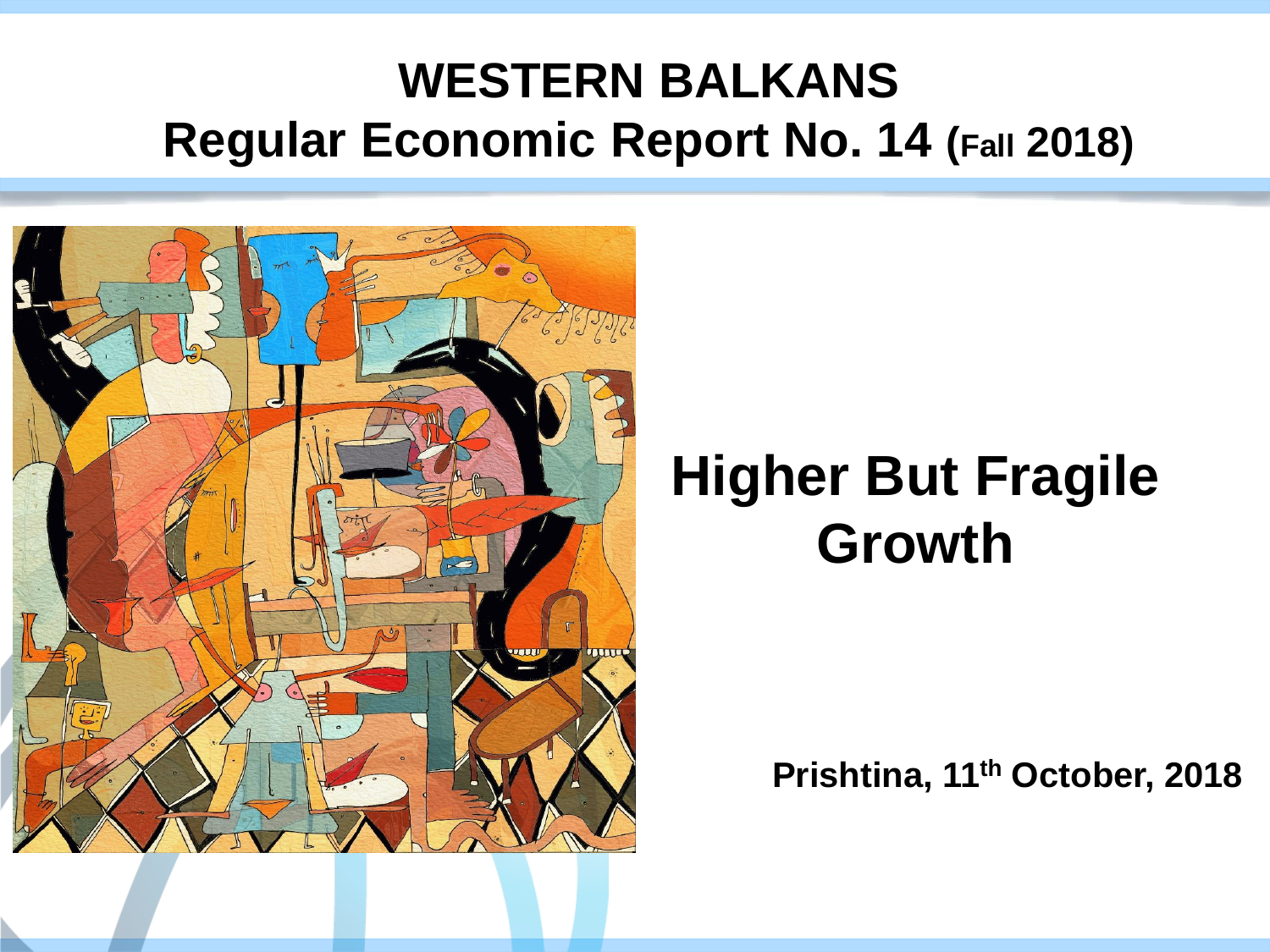# Regional Messages

- Growth in the region strengthened primarily due to higher public spending.
- Limited private sector dynamism reflected in the slow response of employment.
- High and rising public debt is coupled with fiscal and external imbalances.
- Positive outlook, but vulnerable to tightening in financial markets and domestic politics defining the speed of structural reforms.

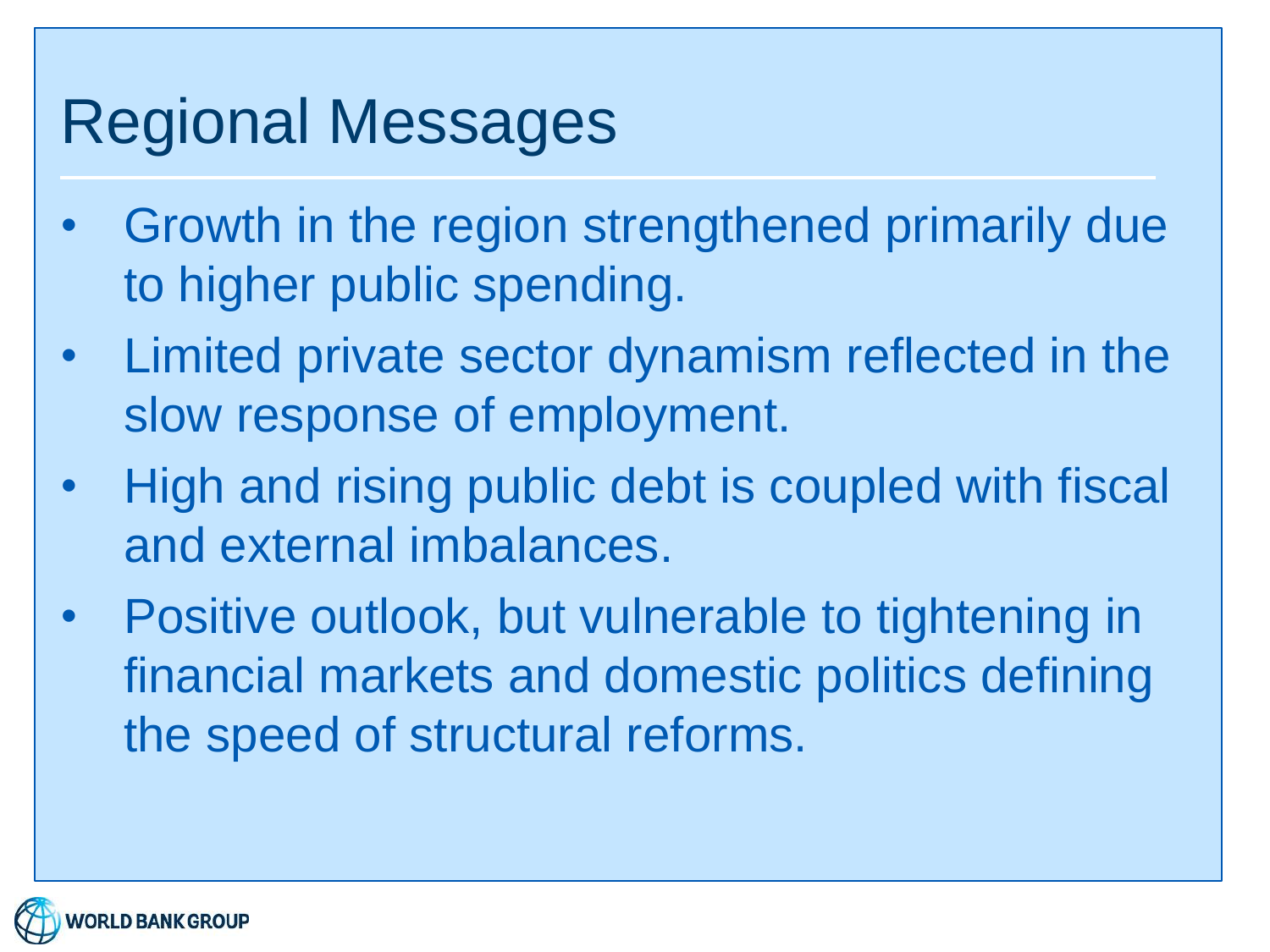# Main Messages for Kosovo

- *Kosovo is the fastest growing country in the region, and strong growth is expected to stabilize at about 4.2 percent in 2018.*
- *Fiscal deficit is projected to increase due to higher public investment, mainly infrastructure, and untargeted social protection spending, will remain within the fiscal rule.*
- *Growth is projected to reach 4.5 percent in 2019-2020, but the outlook is vulnerable to external and domestic (including political) risks.*
- *While the headline fiscal policy has been in line with the fiscal*  rules, improving the allocation of spending to invest in human *and physical capital is essential for faster and sustainable growth.*

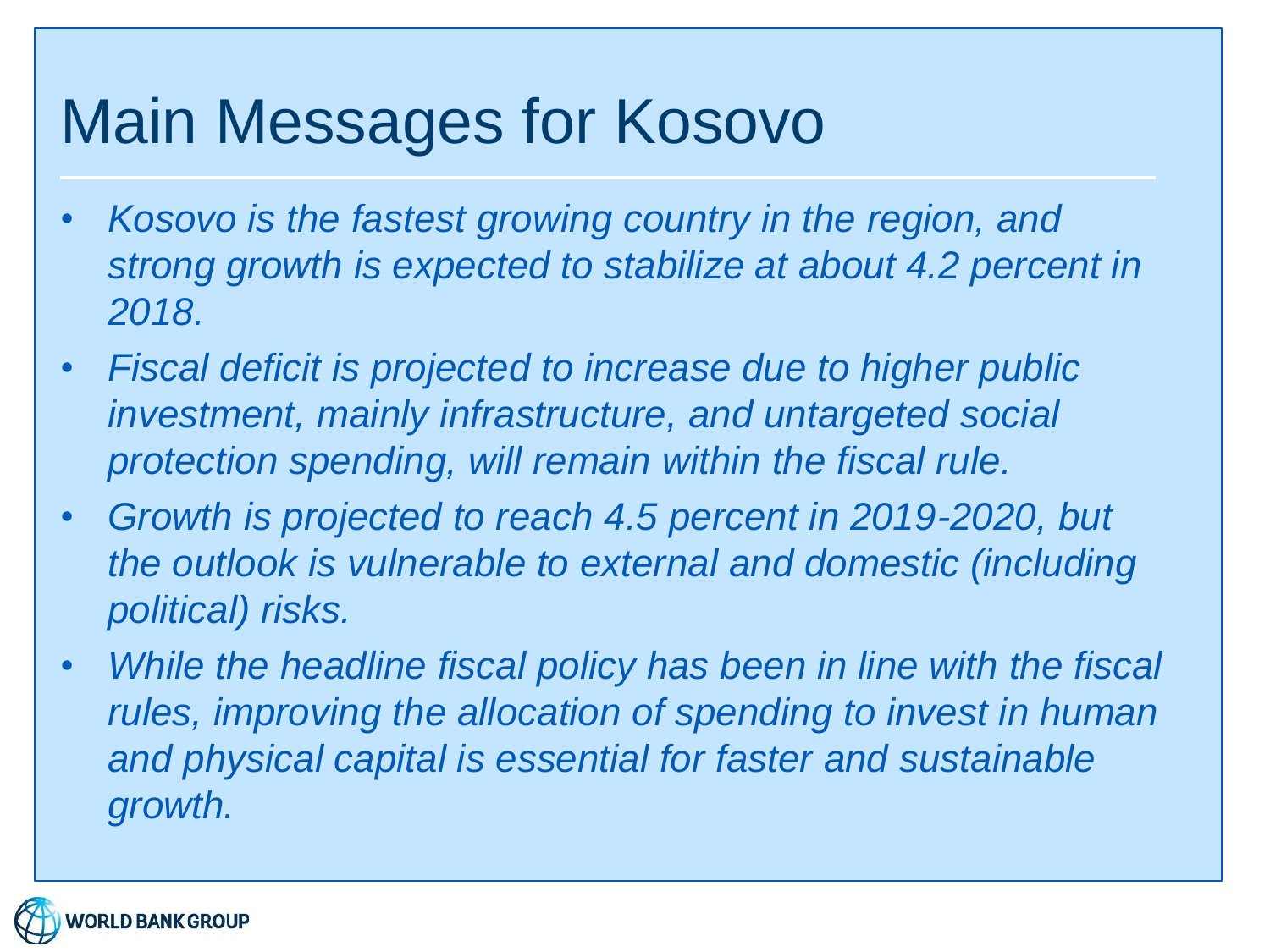### Growth in the region strengthened in 2018, driven by public investment

**Kosovo: Good growth performance is expected to continue through 2018 with a projected 4.2 percent, supported by public investment, service exports and consumption**

Real GDP growth, percent





**/ORLD BANK GROUP**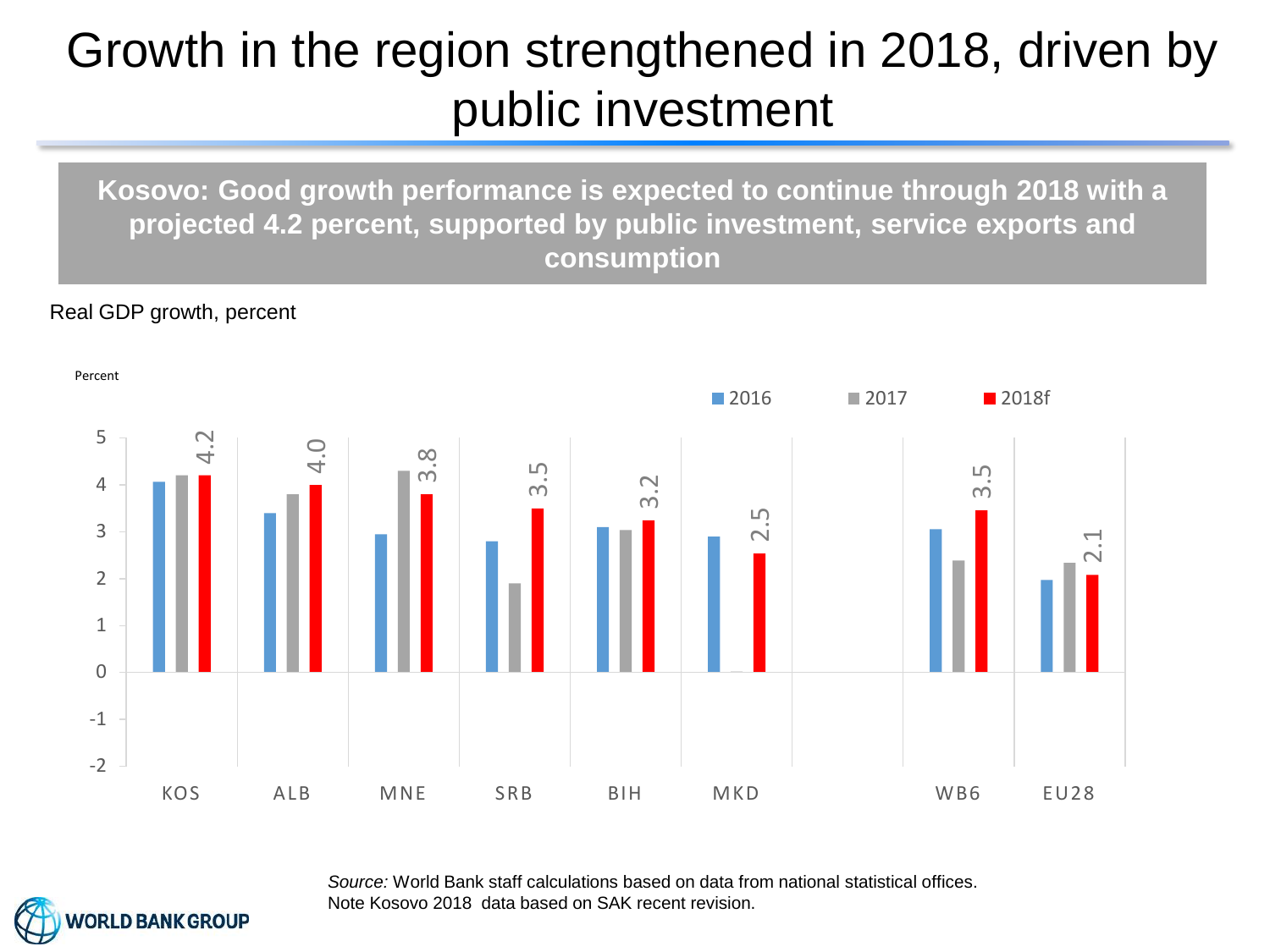### Employment recovered to pre-2008 levels across Western Balkans

### **Kosovo: Labor market performance weakens in the first half of 2018.**



*Source:* National statistical offices and World Bank staff estimates.

*Source:* Kosovo Statistics Agency and World Bank staff estimates.

 June   June 

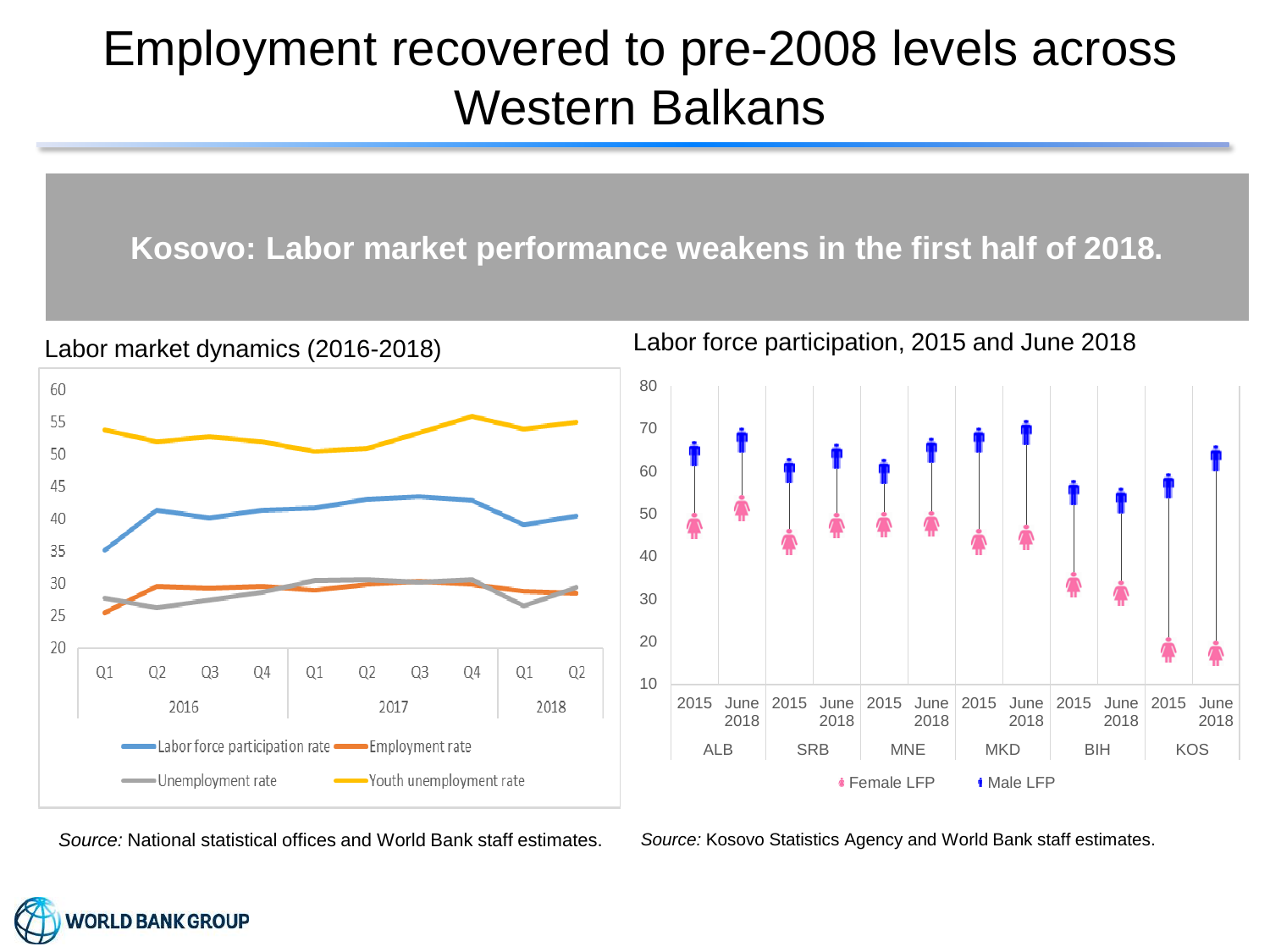### **FDI flows continue to finance external imbalances, but FDI is not necessarily growth enhancing**

**Kosovo: Net FDI inflows fell by 40 percent y-o-y in the first half of 2018 due to weaker firm performance and higher repatriation of profits.**

#### **FDI outflows in construction and manufacturing led to a decline in net FDI (million euros)**



#### ■Other

**Greenfield FDI flows in the region are mainly in nontradable sectors (million euros)**



*Source:* Central Bank of the Republic of Kosovo and Statistics Agency of Kosovo; World Bank staff estimates, FDImarkets data

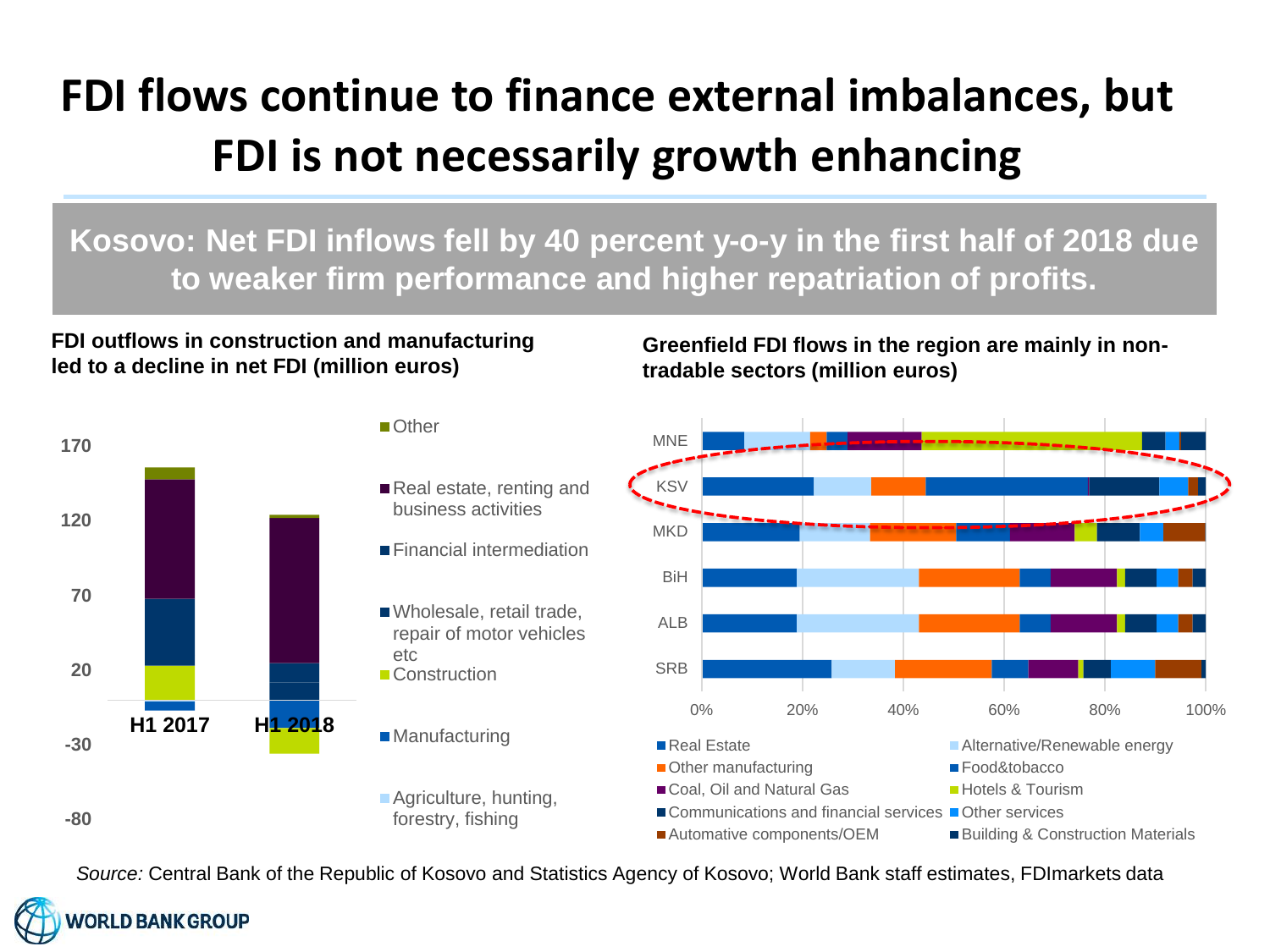# Revenue increases did not contribute to growthenhancing spending

**Kosovo: Higher investment, particularly on roads, and spending on untargeted social benefits and transfers (veterans and pensions) will widen the fiscal deficit. The deficit is expected to be within the fiscal rule.** 

#### **Contribution to change in public spending 2018, percent of GDP**



#### **Public and publicly guaranteed debt, percent of GDP**



*Sources*: National statistical offices, Ministries of Finance, World Bank staff projections.

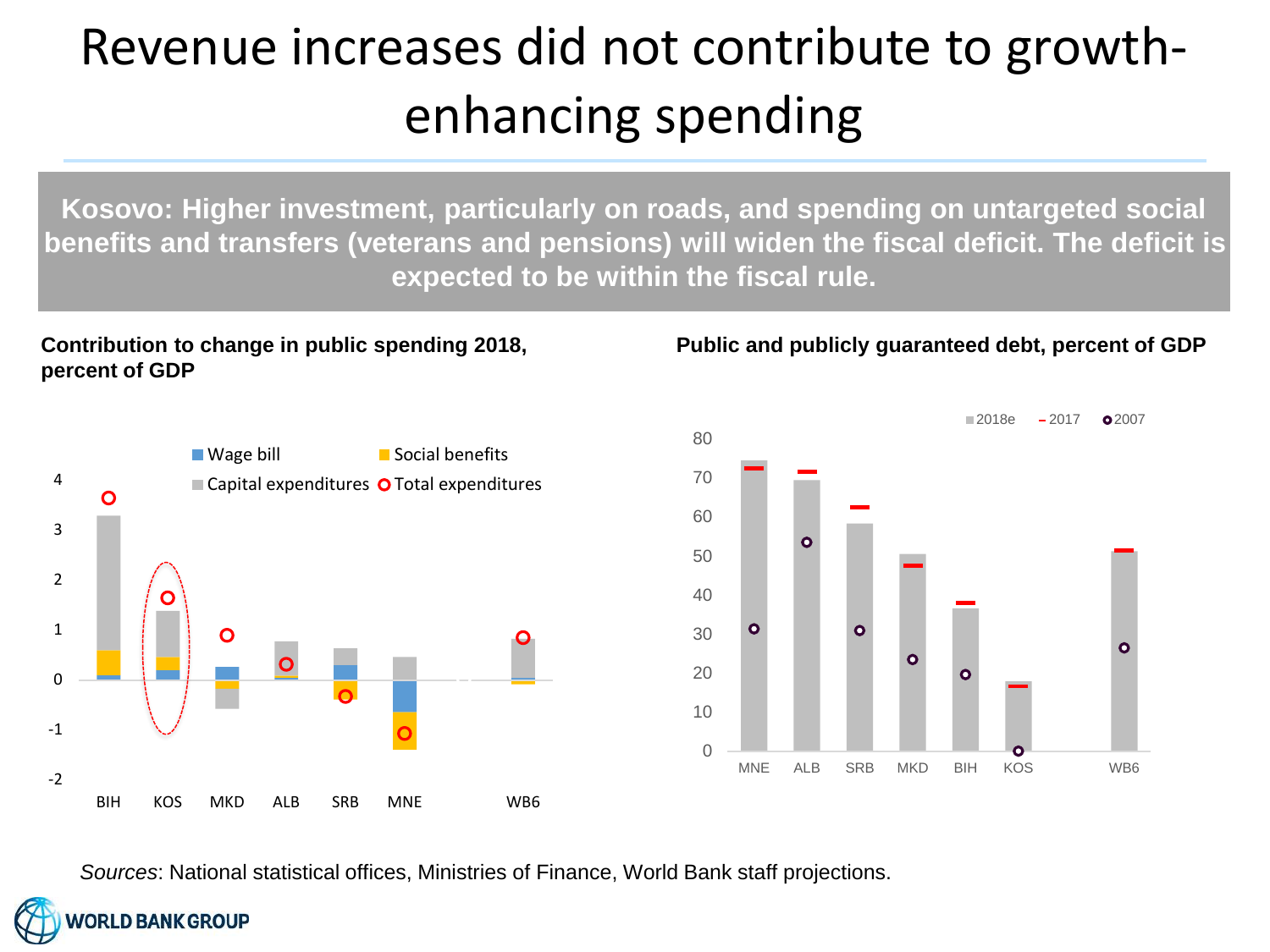### NPLs are declining in WB, while banks remain well-capitalized and liquid

### **Kosovo: Banks are well capitalized; NPLs are the lowest in the region and continue to decline**

### Capital adequacy ratio, percent and percentage point Non-performing loans (% of total loans)





*Source:* National Central Banks

*Source:* National Central Banks

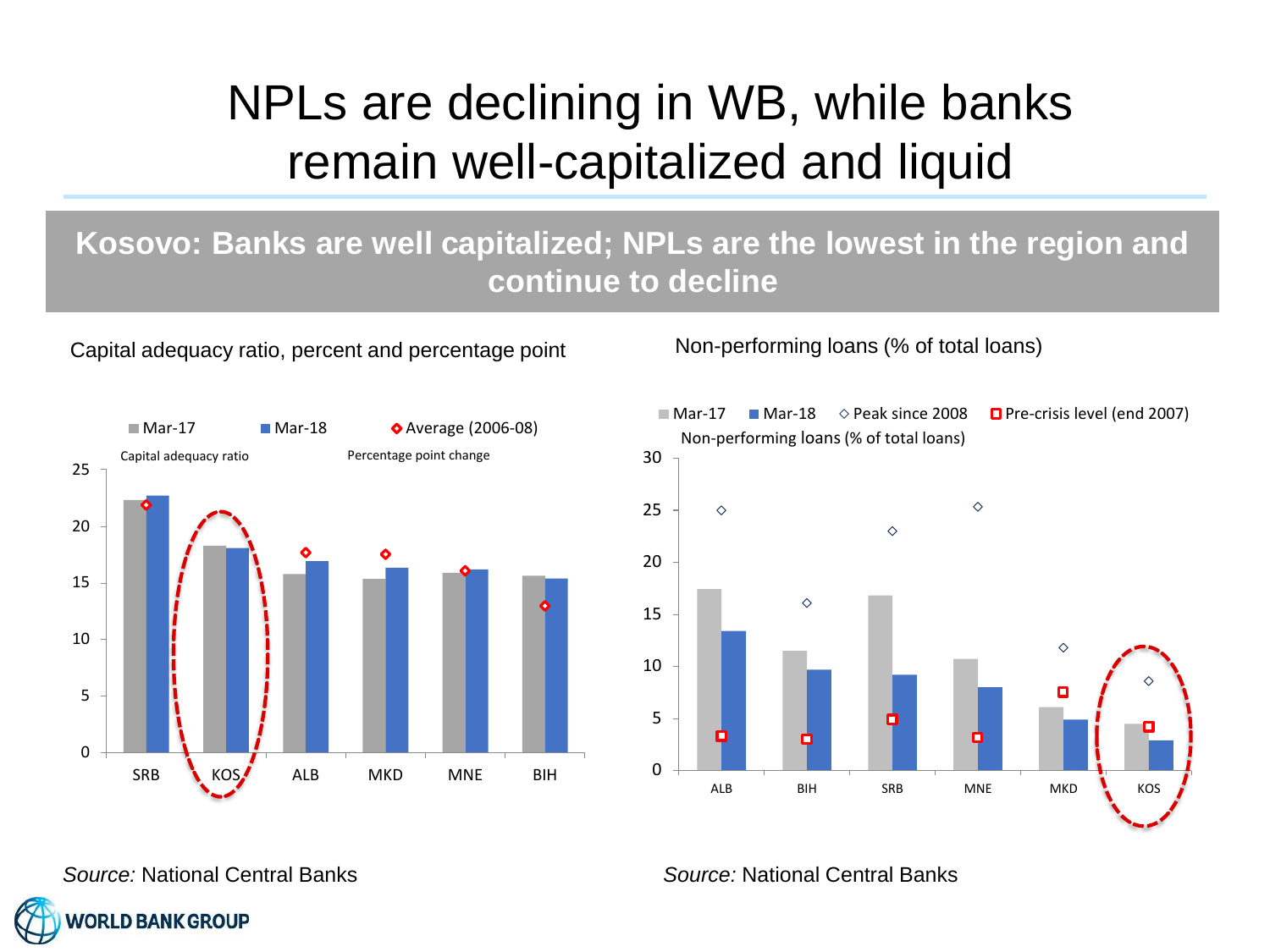# POSITIVE NEAR-TERM **OUTLOOK**

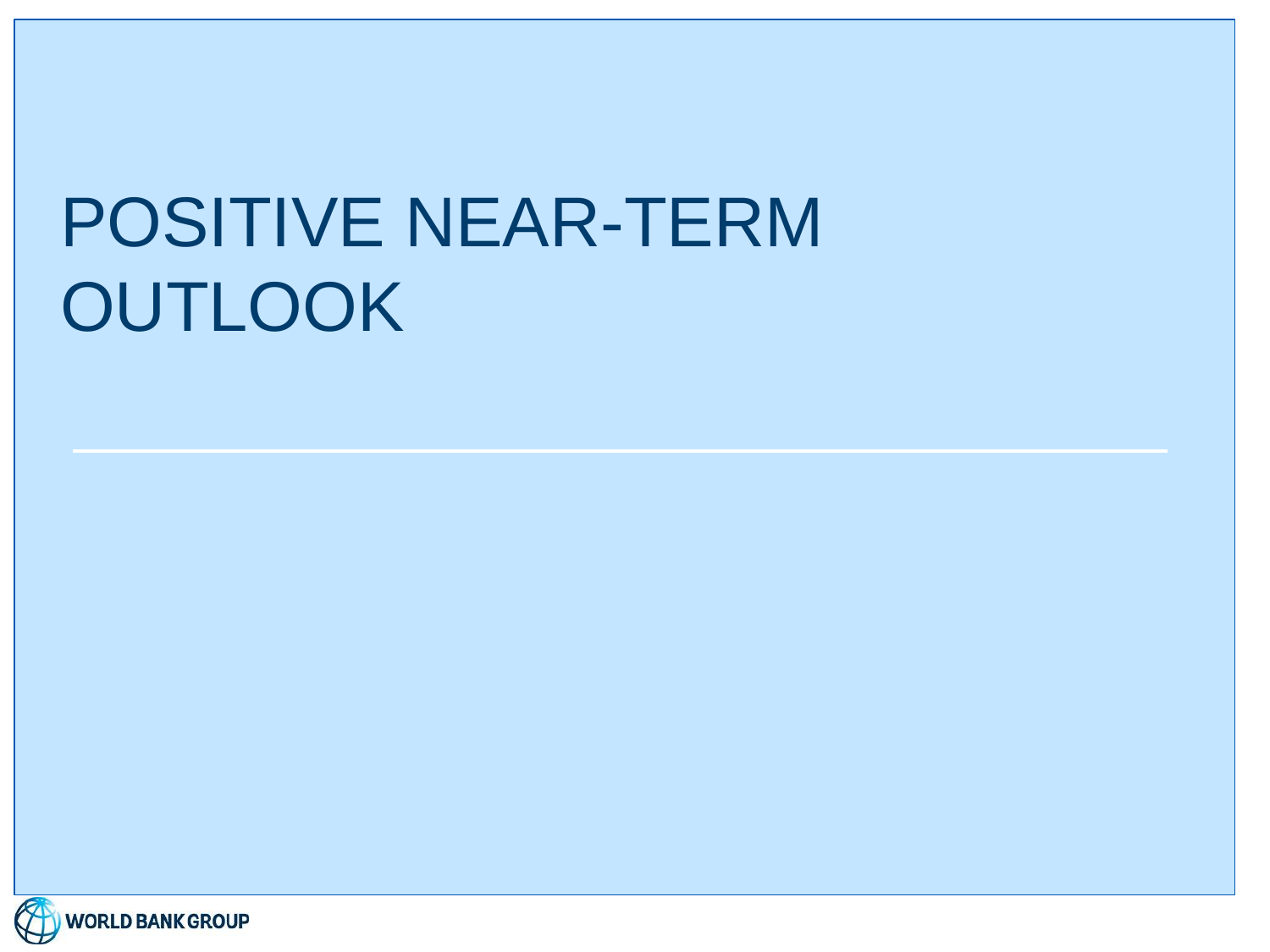### **Real GDP Growth, percent, 2017-20 Upside risks:**

|                           | 2017 | 2018e | 2019f | 2020f |
|---------------------------|------|-------|-------|-------|
| Albania                   | 3.8  | 4.0   | 3.6   | 3.5   |
| Bosnia and<br>Herzegovina | 3.0  | 3.2   | 3.4   | 3.9   |
| <b>Kosovo</b>             | 4.2  | 4.2   | 4.5   | 4.5   |
| Macedonia,<br><b>FYR</b>  | 0.0  | 2.5   | 2.9   | 3.2   |
| Montenegro                | 4.3  | 3.8   | 2.8   | 2.5   |
| Serbia                    | 1.9  | 3.5   | 3.5   | 4.0   |

*Source:* Data from Central Banks and National Statistical Offices, World Bank staff projections.

*Note:* \*Western Balkans is a weighted average.

- o Better absorption capacity of IFI investments.
- o Better performance of exports, due to higher than expected growth in the EU and higher-than-expected base metal prices

### **Downside risks:**

- o Political instability.
- o Further increases in unproductive spending (untargeted benefits).
- o Global decline in trade and capital inflows